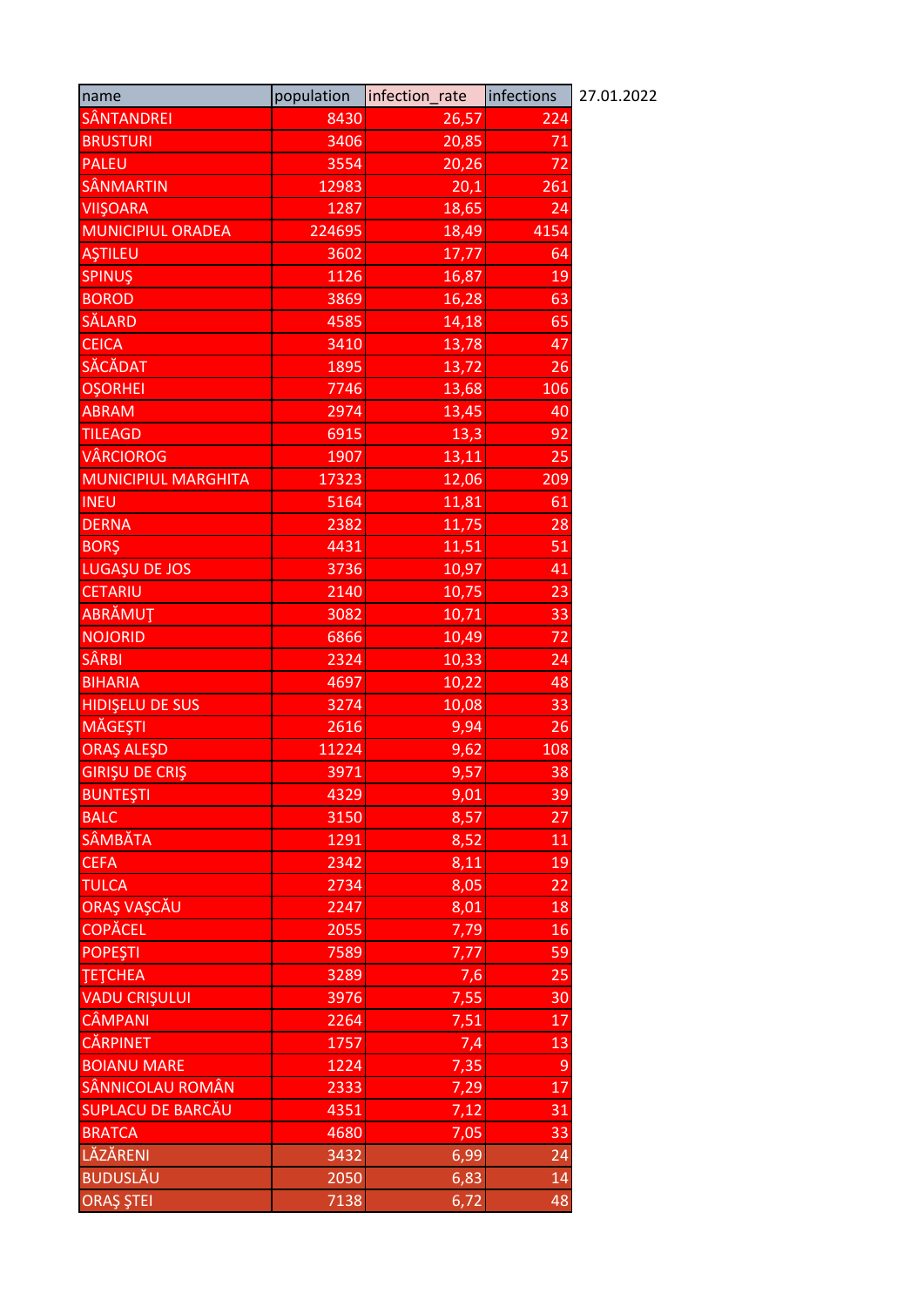| <b>TĂUTEU</b>               | 4481  | 6,69 | 30             |
|-----------------------------|-------|------|----------------|
| TĂMĂȘEU                     | 2106  | 6,65 | 14             |
| <b>LUNCA</b>                | 2601  | 6,15 | 16             |
| AUŞEU                       | 2934  | 6,13 | 18             |
| <b>ŞUNCUIUŞ</b>             | 3002  | 6    | 18             |
| MUNICIPIUL SALONTA          | 18707 | 5,93 | 111            |
| MUNICIPIUL BEIUŞ            | 11019 | 5,9  | 65             |
| <b>DRĂGEȘTI</b>             | 2727  | 5,87 | 16             |
| <b>DIOSIG</b>               | 7199  | 5,83 | 42             |
| <b>ORAŞ NUCET</b>           | 2277  | 5,71 | 13             |
| <b>PIETROASA</b>            | 3043  | 5,59 | 17             |
| <b>DOBREȘTI</b>             | 5359  | 5,41 | 29             |
| <b>HOLOD</b>                | 3266  | 5,21 | 17             |
| <b>ROŞIORI</b>              | 2887  | 5,2  | 15             |
| <b>ORAȘ VALEA LUI MIHAI</b> | 10614 | 5,18 | 55             |
| <b>POMEZEU</b>              | 2532  | 5,13 | 13             |
| <b>ROŞIA</b>                | 2346  | 5,12 | 12             |
| <b>REMETEA</b>              | 2831  | 4,95 | 14             |
| <b>SĂLACEA</b>              | 3036  | 4,94 | 15             |
| <b>AVRAM IANCU</b>          | 3449  | 4,93 | 17             |
| <b>CURĂȚELE</b>             | 2371  | 4,64 | 11             |
| <b>RIENI</b>                | 3017  | 4,64 | 14             |
| <b>ŞOIMI</b>                | 2421  | 4,54 | 11             |
| <b>CĂBEȘTI</b>              | 1790  | 4,47 | 8              |
| <b>CHIŞLAZ</b>              | 3142  | 4,46 | 14             |
| <b>BULZ</b>                 | 2023  | 4,45 | 9              |
| <b>GEPIU</b>                | 2061  | 4,37 | 9              |
| <b>CRISTIORU DE JOS</b>     | 1204  | 4,15 | 5              |
| <b>HUSASĂU DE TINCA</b>     | 2514  | 3,98 | 10             |
| <b>TINCA</b>                | 8412  | 3,92 | 33             |
| <b>TOBOLIU</b>              | 2123  | 3,77 | 8              |
| <b>BATĂR</b>                | 5649  | 3,72 | 21             |
| RĂBĂGANI                    | 1955  | 3,58 | 7              |
| <b>CIUMEGHIU</b>            | 4620  | 3,25 | 15             |
| <b>UILEACU DE BEIUŞ</b>     | 1893  | 3,17 | 6              |
| <b>TARCEA</b>               | 2655  | 3,01 | 8              |
| <b>CĂPÂLNA</b>              | 1339  | 2,99 | 4              |
| <b>COCIUBA MARE</b>         | 2841  | 2,82 | 8              |
| <b>DRĂGĂNEȘTI</b>           | 2902  | 2,76 | 8              |
| <b>LAZURI DE BEIUŞ</b>      | 1547  | 2,59 | 4              |
| <b>TĂRCAIA</b>              | 1928  | 2,59 | 5              |
| MĂDĂRAS                     | 2862  | 2,45 | $\overline{7}$ |
| <b>FINIS</b>                | 3681  | 2,44 | 9              |
| <b>ORAȘ SĂCUENI</b>         | 12529 | 2,39 | 30             |
| <b>SÂNIOB</b>               | 2268  | 2,2  | 5              |
| <b>ŞINTEU</b>               | 1075  | 1,86 | $\overline{2}$ |
| <b>CURTUIŞENI</b>           | 3919  | 1,53 | 6              |
| <b>POCOLA</b>               | 1402  | 1,43 | $\overline{2}$ |
| <b>ŞIMIAN</b>               | 3939  | 1,02 | 4              |
| OLCEA                       | 2751  | 0,73 | $\overline{2}$ |